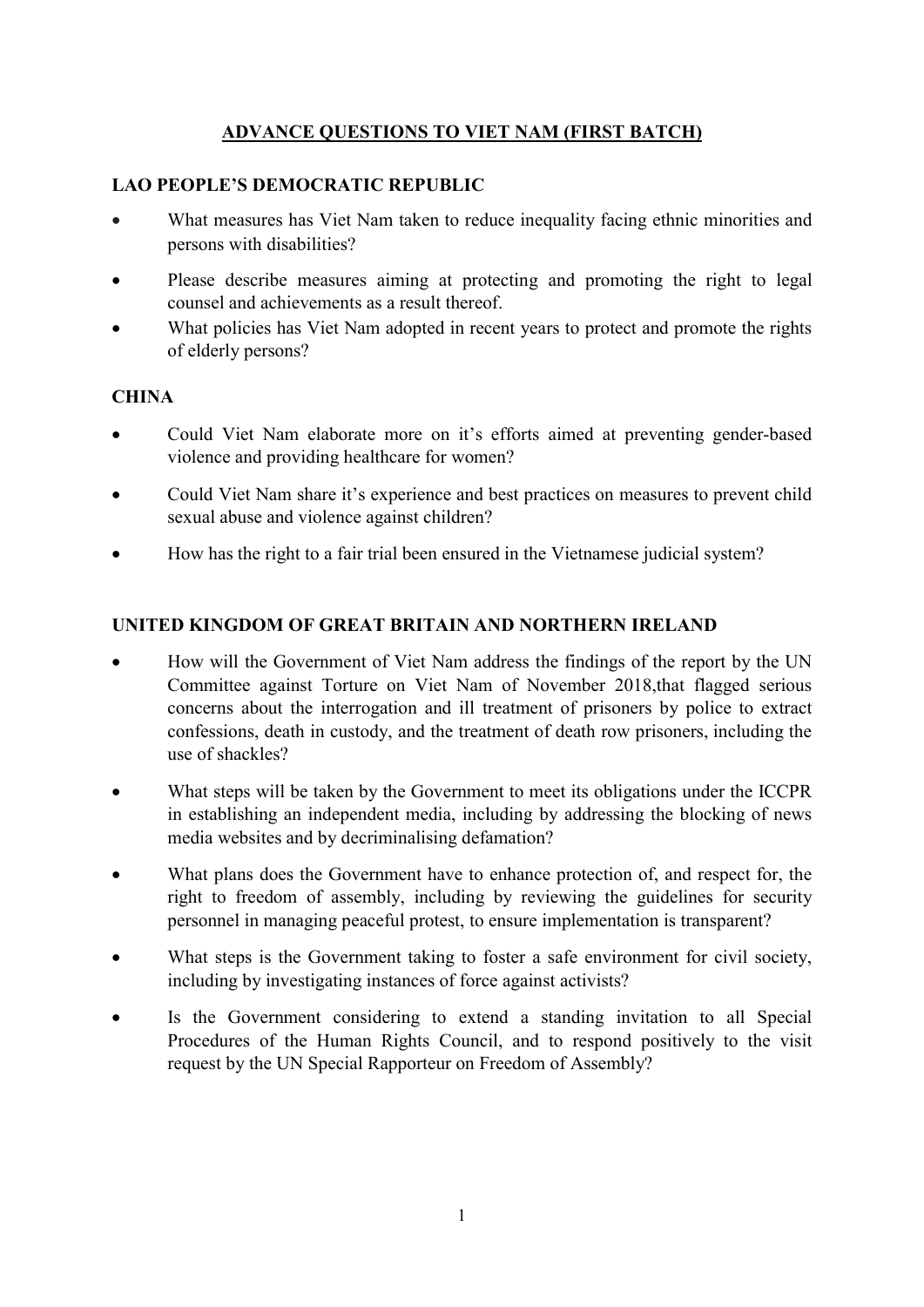# **GERMANY**

- Death Penalty: How many people sentenced to death are currently in detention? What substances are used to execute people sentenced to death? Is the government considering allowing international humanitarian organisations or international diplomats to visit individuals sentenced to death?
- When does Vietnam plan to adopt a law on assembly/demonstrations to implement the constitutional right to freedom of assembly?
- Why does the Press Act 2016 grant the right to establish press agencies only to the organisations listed under Article 14, and not to private persons or organizations?

#### **SWEDEN**

- There have been numerous reports of human rights defenders and representatives of independent civil society being arbitrarily denied leaving Vietnam. How will the Government of Vietnam secure free and unrestricted travel for all its citizens?
- What measures will the Government of Vietnam take in order to ensure freedom of assembly and peaceful demonstration in line with ICCPR, including promoting a legal, administrative and fiscal framework in which non-profit organizations can be created and perform their activities without any obstacles?
- How will the Government of Vietnam implement article 37 of the Civil Code on gender re-assignment that was adopted in 2015 and the accepted recommendation made by Chile from the 2nd cycle to enact a law to fight against discrimination which guarantees the equality of all citizens, regardless of their sexual orientation and gender identity?
- How will the Government strengthen LGBTI-persons' full enjoyment of human rights?

### ANGOLA

- Lors de l'EPU de 2014, l'Angola avait recommandé au Vietnam de prendre des mesures pour lutter contre la pauvreté. Considérant la croissance économique enregistrée ces dernières années, l'Angola aimerait savoir quelles ont été les priorités fixées par le Gouvernement vietnamien dans ce sens et comment explique-t-il le succès de ses mesures ?
- Dans le domaine de la justice, quelles seront les prochaines mesures à être prises en vue de renforcer la mise en œuvre des instruments internationaux ratifiés par les fonctionnaires de l'administration judiciaire, bien comme pour faciliter l'accès de la justice aux citoyens ?
- Dans le cadre de la CEDEF, quelles sont les mesures que les institutions compétentes nationales prétendent d'adopter pour empêcher les effets néfastes des pratiques et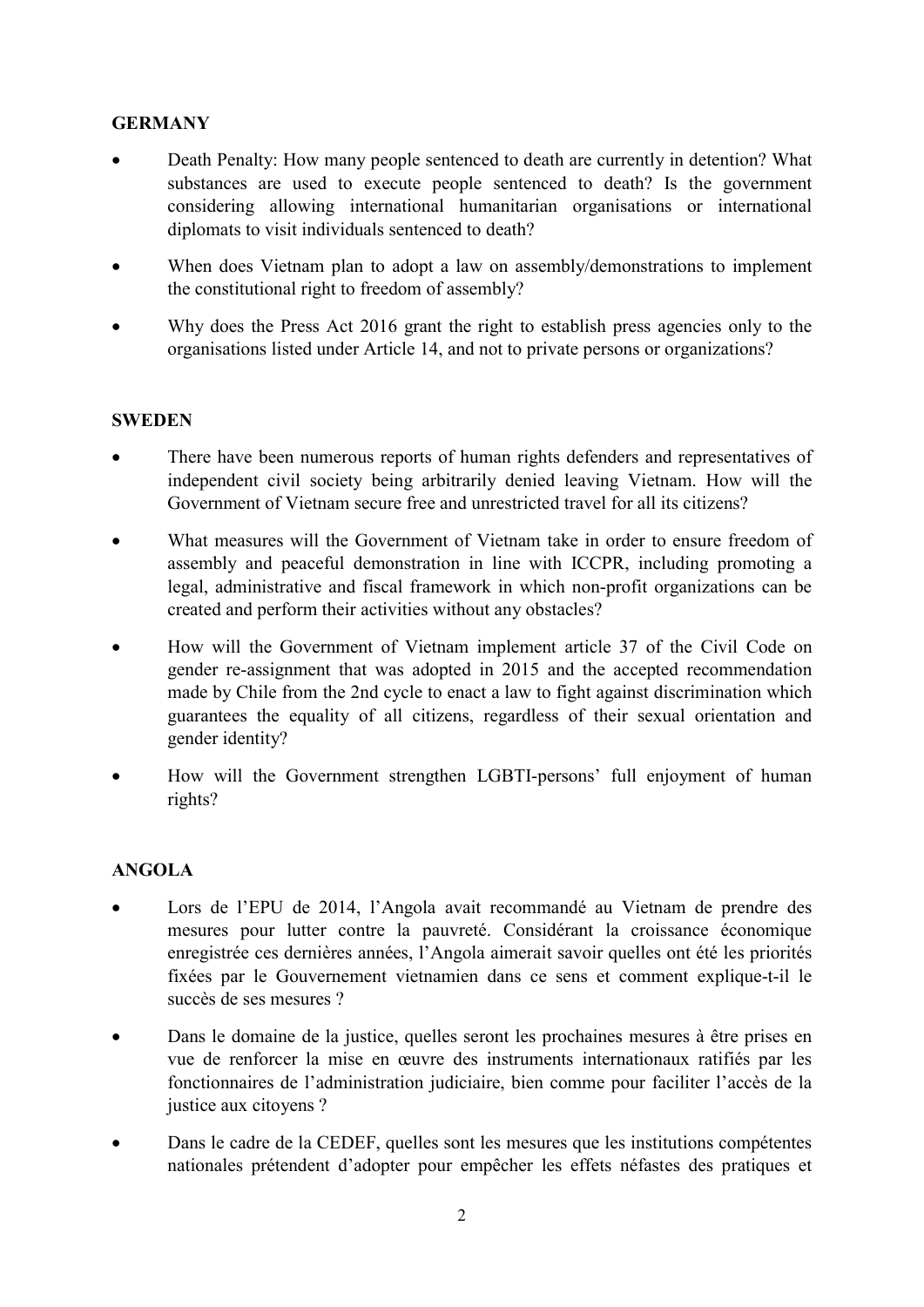stéréotypes discriminatoires sur l'exercice des droits des femmes et des filles, en particulier ?

### BOLIVIA (PLURINATIONAL STATE OF)

- What policies has Viet Nam adopted in recent years to protect and promote the rights of woman?.
- What measures have Viet Nam taken towards achieving universal health coverage, especially for poor people and ethnic minority groups?

### UNITED STATES OF AMERICA

- The United States recognizes that Vietnam ratified the Convention Against Torture in 2015. We note, however, that prison conditions remain harsh, including credible reports of physical abuse and denied or inadequate medical care, in particular for prisoners convicted under national security laws. Furthermore, we note reports that individuals in detention have been subject to physical abuse and torture, which has led to some deaths in custody. Will Vietnam commit to ensuring that all prisoners are detained in a manner consistent with Vietnam's obligations under the International Covenant on Civil and Political Rights as well as the requirements of the Convention Against Torture? Will Vietnam develop a police oversight mechanism to investigate claims of mistreatment, torture, and deaths in custody?
- Article 21 of the International Covenant on Civil and Political Rights, to which Vietnam is a party, protects the right of peaceful assembly. Nevertheless, Vietnam detained dozens of peaceful protestors during countrywide protests in June. Vietnamese authorities charged several under vague national security provisions including "abusing freedoms and democratic rights to infringe upon the State's interests or lawful rights and interests of organizations or individuals," which carries a sentence of up to seven years imprisonment and "producing, storing, spreading or disseminating information, documents or objects to oppose the State," which carries a sentence of up to 20 years imprisonment. Will Vietnam drop all charges against individuals detained for peacefully assembling in order to express dissent against the government?
- Vietnam is a party to the International Covenant on Civil and Political Rights (ICCPR), but continues to severely restrict freedom of expression in law and in practice. Will Vietnam halt the use of vague provisions of national security law to silence dissent? Will Vietnam release those individuals who are imprisoned for exercising their freedom of expression?
- Will the Government abolish Decision No. 76/2010 on the organization and management of international conferences and seminars in Vietnam and foster a more permissive operating environment for civil society?
- Vietnam's new Criminal Procedure Code provides for an adversarial judicial system where defendants have the right to cross-examine witnesses, and present a legal defense. These rights, however, are limited in practice. Political influence, endemic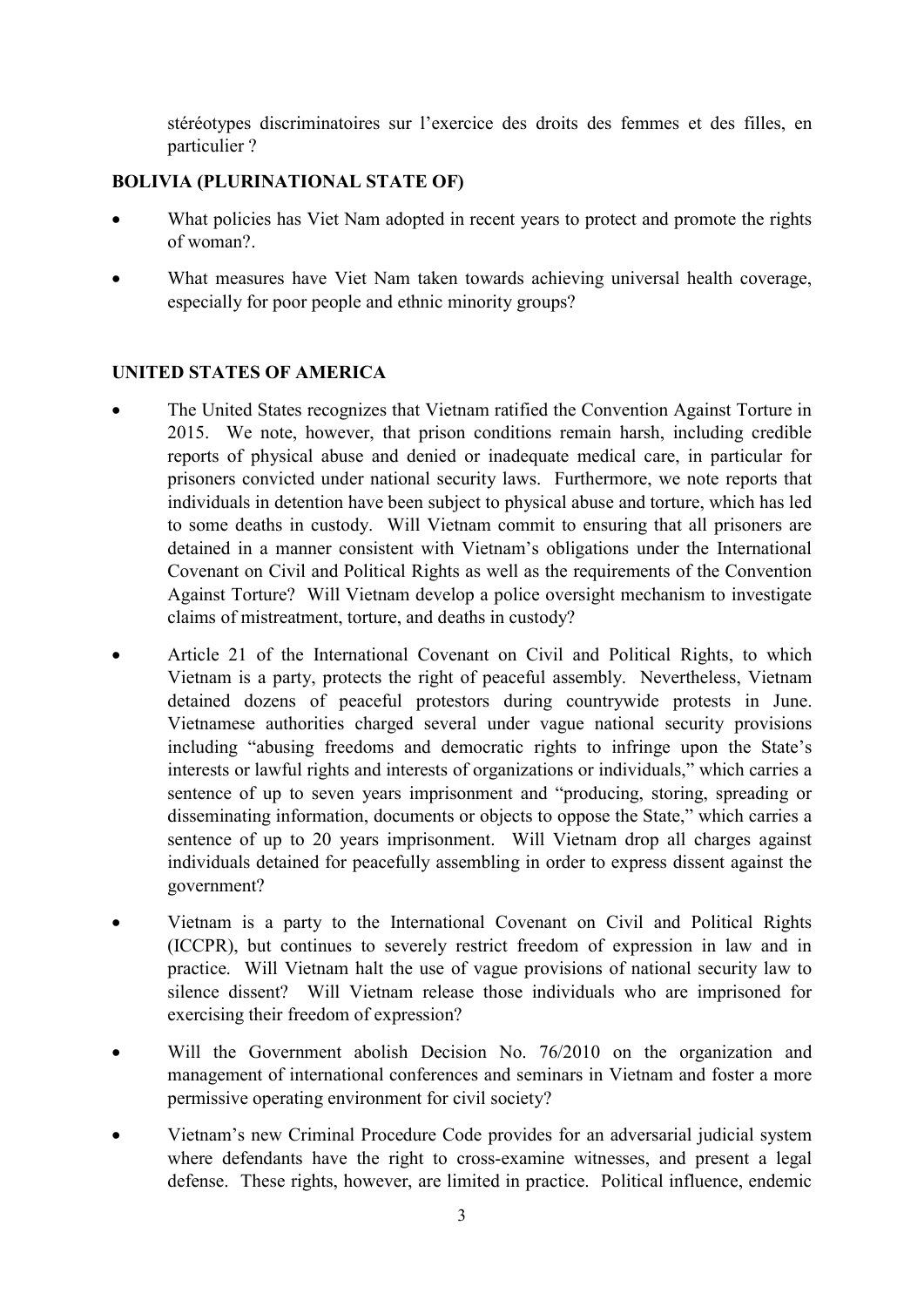corruption, and inefficiency limit an individual's fair trial guarantees. Will Vietnam commit to trying all individuals charged with criminal offenses, including those charged under national security provisions, without undue delay? Will Vietnam take steps to ensure the independence of its judiciary?

- The United States is encouraged by Vietnam's commitments towards respecting the rights of persons with disabilities and for LGBTI individuals. What steps will the Vietnamese government take to prohibit discrimination on these bases in public life, including employment, housing and the provision of public services? Will Vietnam consider a visit by the relevant UN Independent Experts?
- We note that the revised Penal Code carries a reduced penalty for the "preparation" of activities listed in articles 109 and 117 (79 and 88 of the 1999 Penal Code.) We note further the 2017 National Assembly Resolution Nr. 41/2017/WH14 stipulating a favorability principle in the event the new Penal Code carries less stringent penalties. Will Vietnam apply this reduced penalty in the case of activists who were convicted under the 1999 Penal Code?
- What steps will the Vietnamese government take to ensure that any cybersecurity law does not infringe on users' privacy, freedom of expression, or ability to access information? Can the Vietnamese government elaborate on how locally stored data would be used, housed, and protected?
- We welcome Vietnam's continued economic growth. The United States notes that this growth has not been matched by expanded protections for workers. The current law on trade unions establishes the Vietnam General Confederation of Labour as the de facto sole trade union federation. How will the Vietnamese government enact and implement laws to meet internationally recognized labor standards on freedom of association, collective bargaining, forced labor, child labor and employment nondiscrimination?
- Will Vietnam allow the formation of independent labor unions, in part by ratifying the core ILO convention on freedom of association (87) by 2023, elimination of forced labor (105) by 2020, and the right to collective bargaining (98) in 2019?

# VENEZUELA (BOLIVARIAN REPUBLIC OF)

- Does Viet Nam have any national plan on human rights awareness-raising and education? If yes, please give more details on such plan.
- Please, elaborate on protection of the rights to the health of prisoners.
- Please, elaborate on how the newly amended Criminal Code and Criminal Procedures Code meet Viet Nam's international human rights obligations.